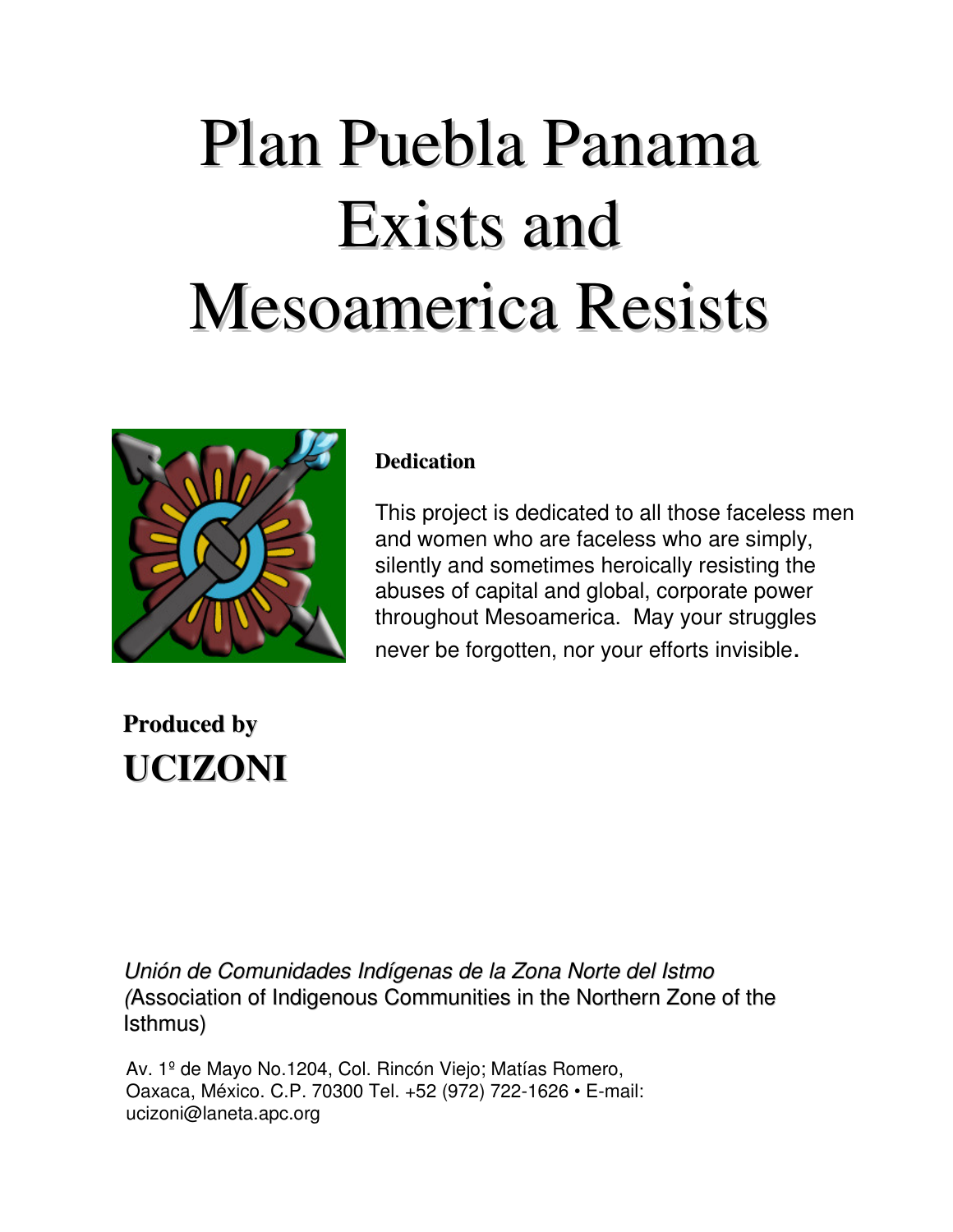#### Introduction

On March 12, 2001 Mexican President Vicente Fox officially announced the launch of the Plan Puebla Panama (PPP), with the goal of bringing development to theso-called "backward south" of Mexico and to promote Mesoamerican regional integration. In the five years since then, public resources have been used to create, extend and modernize infrastructure for transportation and energy. These projects' primary beneficiaries are enormous transational corporations governed by the logic of free plunder -- otherwise known as free trade.

The Mexican and Central American governments, concerned about the growing mobilzation and community organizing against the Plan Puebla Panama, decided to make the project less visible. Since the beginning of 2003, governmental representatives were instructed to not make any public declarations nor share with the media the advances of the Plan Puebla Panama. At the same time, it's obvious that the government has been disguising its budget allocations for the project.

This strategy to hide the PPP has been partly successful. Journalists, politicians, and even some progressive academics seem to think that the PPP has died a quiet death. They suggest that the principal cause of the plan's failure is disagreements between governments and multilateral development banks over resource allocation for the PPP. How wrong they are. **The PPP is advancing throughout all of Mesoamerica in a silent and secretive manner.**

On the other hand, the hemispheric ministerial meeting held in Puebla, Mexico in 2004 failed to finalize the Free Trade Area of the Americas (FTAA). This setback to the free trade agenda was replayed at the most recent ministerial meeting, held in Mar de Plata, Argentina in November 2005. At that meeting, the growing opposition of the countries of South American Common Market, MERCOSUR: Argentina, Brazil, Paraguay and Uruguay, and of Venezuela, to the fundamental chapters of the FTAA was clear.



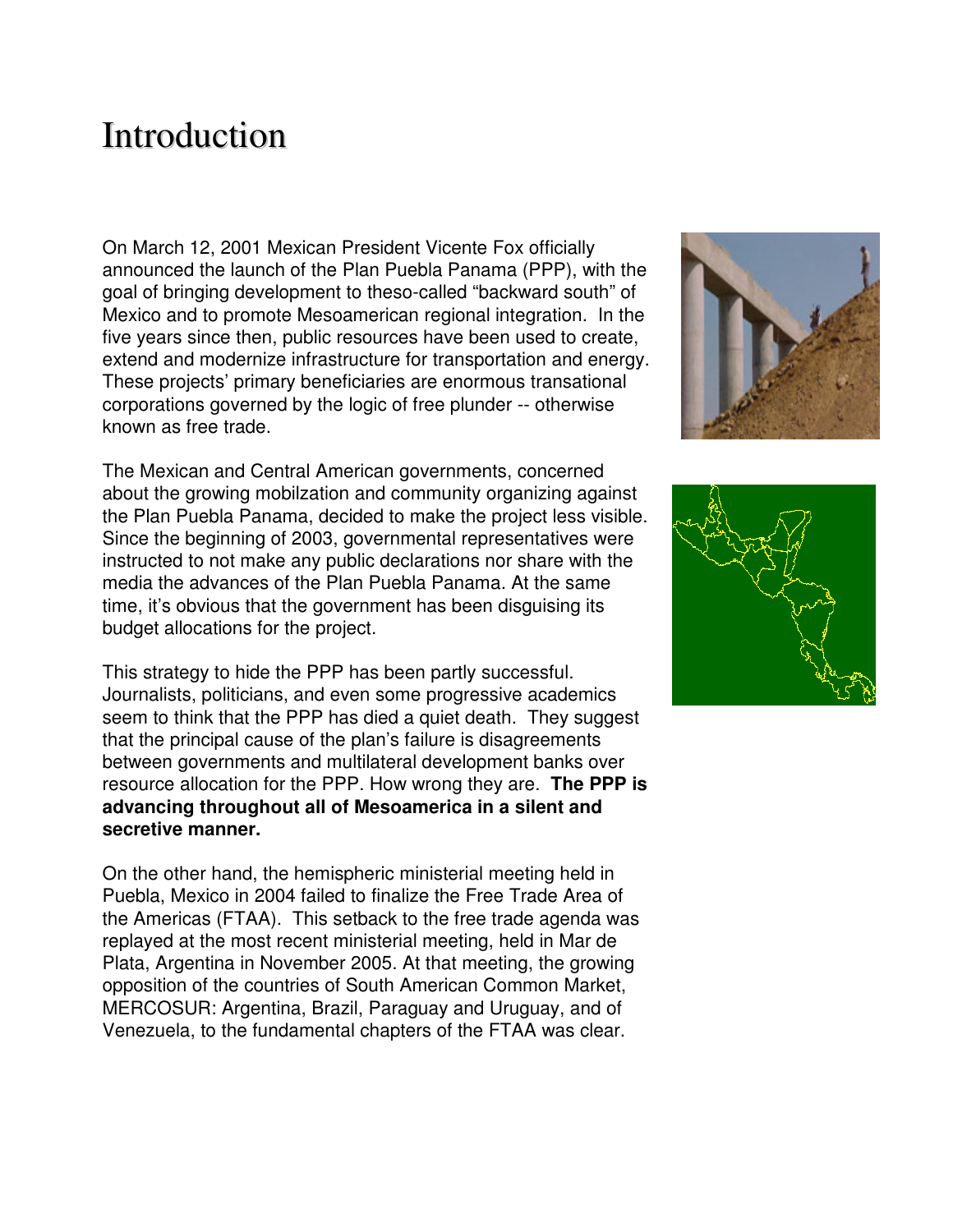#### The Plan Puebla Panama and Free Trade March Hand



One of the principal objectives of the PPP is to consolidate the neoliberal vision of development in Mesoamerica. This includes:

• Privatization of land, water, and public resources and services

Attracting foreign investement by creating, moderinizing and privatizing transportation infrastructure, industrial zones and energy markets.

• Promoting regional control of Mesoamerica by North American interests

• A shift from locally owned agriculture, industry and forestry to corporate-ownership.

The Plan Puebla Panama has promoted, in a coordinated manner, a series of projects, many of which were designed before 2001. These projects serve the interests of large multinational corporations. Over the last four years, more than 90% of PPP resources have been allocated to transportation and electricity projects.

The implementation of the Plan Puebla Panama has required the use of public resources (federal monies in Mexico and loans in Central America) to effectively attract transnational, private-sector investments to the region.

Due to its strategic geographical location, the Mesoamerican region plays a central role in the circuits of the global market. The great flows of commerce can't be separated from the routes and the energy required to move goods quickly and at low cost. At the same time, hundreds of thousands of jobs have been lost in Mexico and the United States as a direct consequence of the North American Free Trade Agreement (NAFTA). In Mexico, millions of inhabitants from rural and urban zones have migrated north due to the destruction of local economies. The same trends will accompany the Central American Free Trade Agreement (CAFTA), ratified by the U.S. Congress in 2005.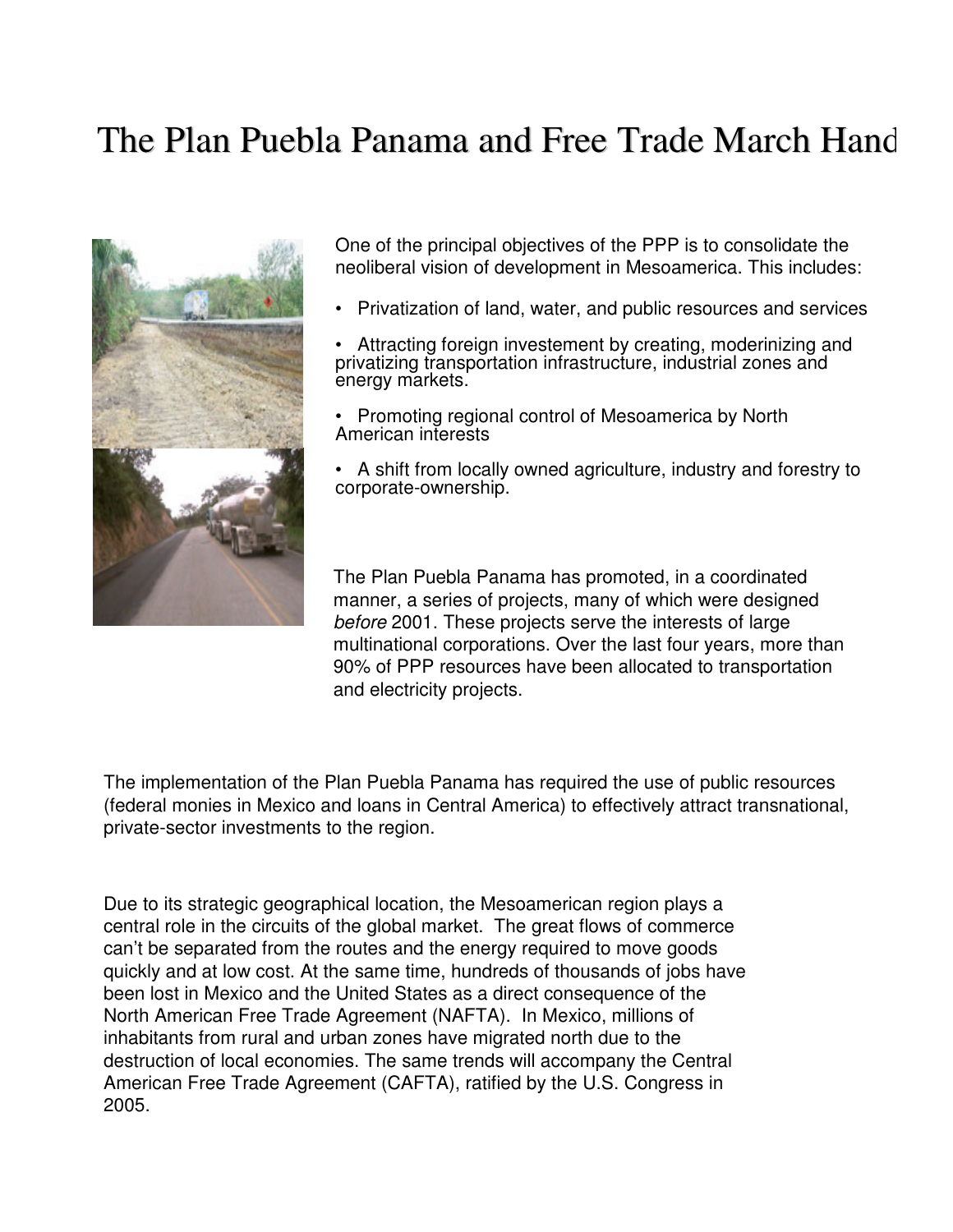## Growing Popular Resistance

Mesoamerican community-based organizations have effectively resisted several PPP projects. Some project proposals have been abandoned, some postponed, and others modified. In Central America, this popular pressure has forced the InterAmerican Development Bank (IDB) to delegate the financing of some of the most sensitive social and environmental projects to the Central American Bank of Economic Integration (CABEI). Because it has much less rigorous oversight, rules and accountability, CABEI can more easily fund socially or ecologically controversial projects.

![](_page_3_Picture_2.jpeg)

The communal land owners of San Salvador de Atenco, Mexico were able to cancel the construction of a new airport near Mexico City. The indigenous communities of Oaxaca have modified plans or halted roadway construction in several places. Meanwhile, representatives of the Federal Electricity Comission and other federal agencies -- including the first PPP director, Florencio Salazar -- have used every sort of deception and repression to impose the hyrdoelectric dam La Parota in the state of Guerrero.

The construction of La Parota dam exemplifies the aggressive and deceptive actions of the Mexican government around the Plan Puebla Panama. In 2005, this project provoked violent confrontations that left two people dead and 50 wounded. The resistance of the campesinos of Guerrero has revealed the authoritarian character of the Fox administration, and its willingness to align itself with powerful groups within in the PRI (Institutional Revolutionary Party, which ruled Mexico for nearly 70 years) and to utilize the armed forces to quiet civil disturbances.

The two central axes of the PPP are infrastructure development -- particularly roadways -- and increasing the capacity to generate and move energy - principally electricity.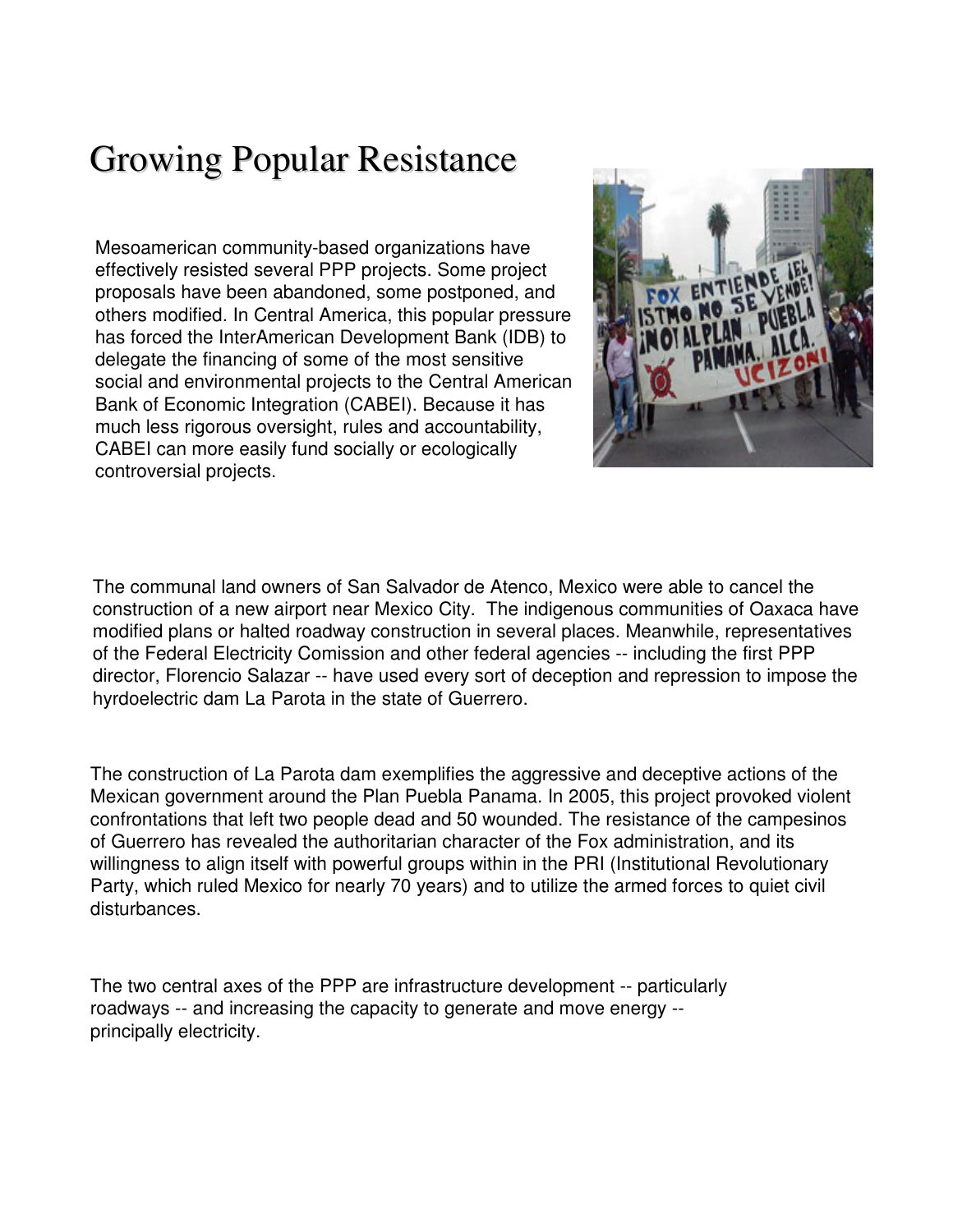#### Roads for Big Capital

![](_page_4_Picture_1.jpeg)

The integration of transporation systems in Mesoamerica is one of the principal PPP initiatives – and the one that has advanced the most in the last five years. Multilateral development banks (MDBs) have identified high transportation costs as one of the primary barriers to what they call the "global competitiveness" of the region. They consider these high transportation costs and antiquated systems to be bottlenecks in the path toward free trade in the region -- under CAFTA or the FTAA.

The principal objective of PPP investment in transportation infrastructure is to extend, modernize, harmonize, and then privatize (through concessions) a substantial portion of the Mesoamerican road system: 5,860 miles in total.

In December 2004, the IDB indicated that rural roadways would also be considered part of the PPP. This initiative is accelerating the deregulation (and possible privatization) of 13 ocean ports, at least three or four of which are regional ports. Additionally, various 'dry canal' routes are being considered in order to transport cargo between the Pacific and Caribbean coasts via truck or train.

The resistance to these new roadways has been primarily motivated by two things: the threat of displacement of people and the low compensation offered to those affected. In Xalapa, the capital of the Mexican state of Veracruz, a community-based environmental movement successfully mobilized for another reason: the environmental damage that the construction of a high-speed roadway would cause to a cloud forest.

![](_page_4_Picture_6.jpeg)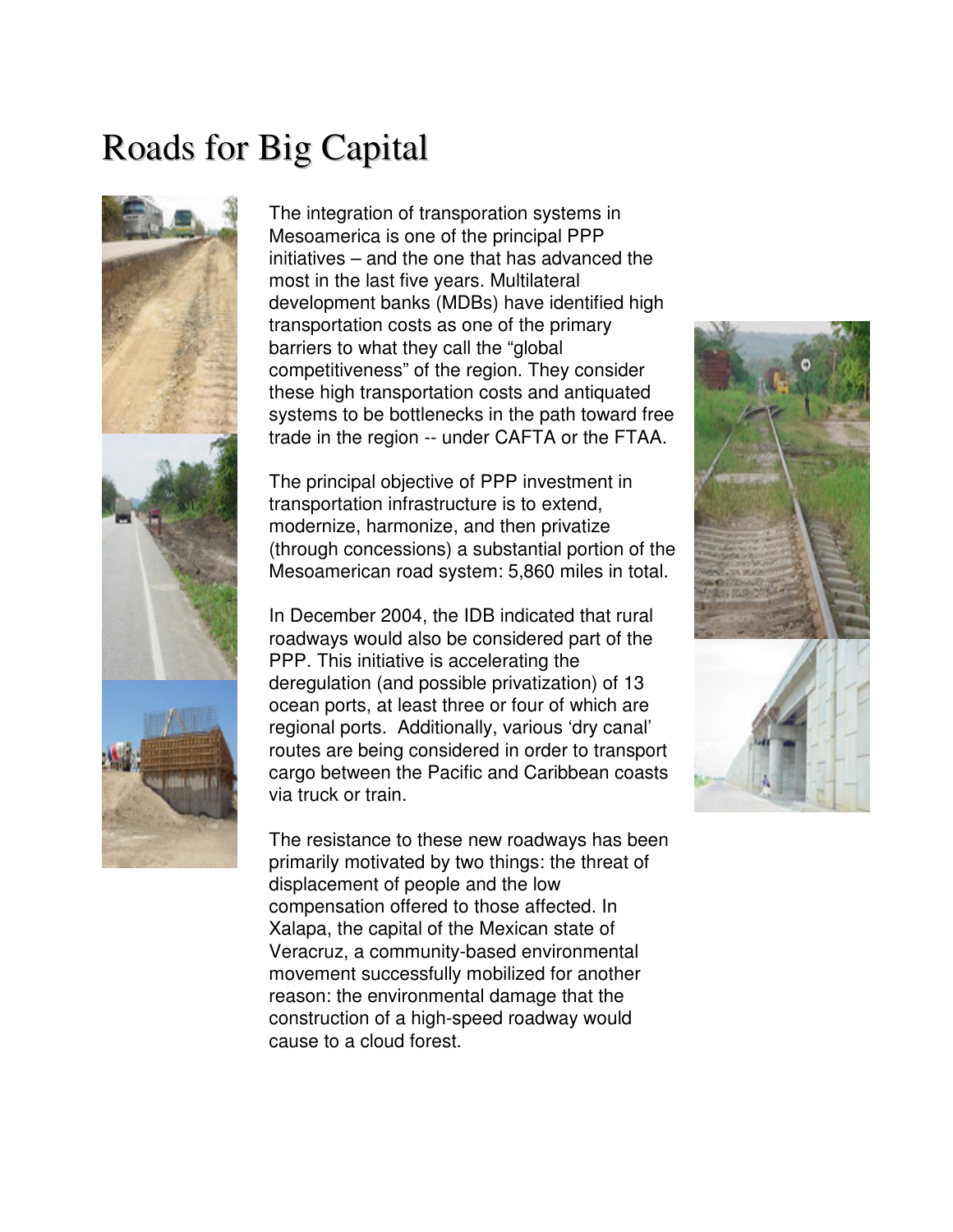### Energy for the Rich

SIEPAC, the energy integration initative of the PPP, is directly financing the creation of a regional energy market with a 1,135-mile transmission line, stretching from Panama to Guatemala. SIEPAC will connect the energy grids of South America, Central America, Mexico, the United States, and Canada – a sort of NAFTA-CAFTA engergy grid.

![](_page_5_Picture_2.jpeg)

This electricity megaproject would create a single regulatory system for the entire region, with one administrator. It will require investments of about US\$ 700 million anually in new hyrdoelectric projects, gas turbines, and geothermal power.

The Spanish company Endesa is a SIEPAC share holder, together with the governments of Central America. Other large corporations are involved with the construction of both electrical generation and transmission systems. These corporations inldude the Spanish Unión Fenosa and Iberdrola, as well as Gamesa, Mitsubishi, Enel and ABB. In the Mexican Isthmus, several of these big corporations are competing to construct a gigantic windpower park. More than US\$ 100 million in investment in the project, called La Venta III, has already been approved.

![](_page_5_Picture_5.jpeg)

In September 2005 the Canadian company Dessau-Soprin won the contract to supervise the construction of SIEPAC, aiming to complete it by 2008.

The following map presents the actual development of the SIEPAC project combined with different initiatives related to the PPP.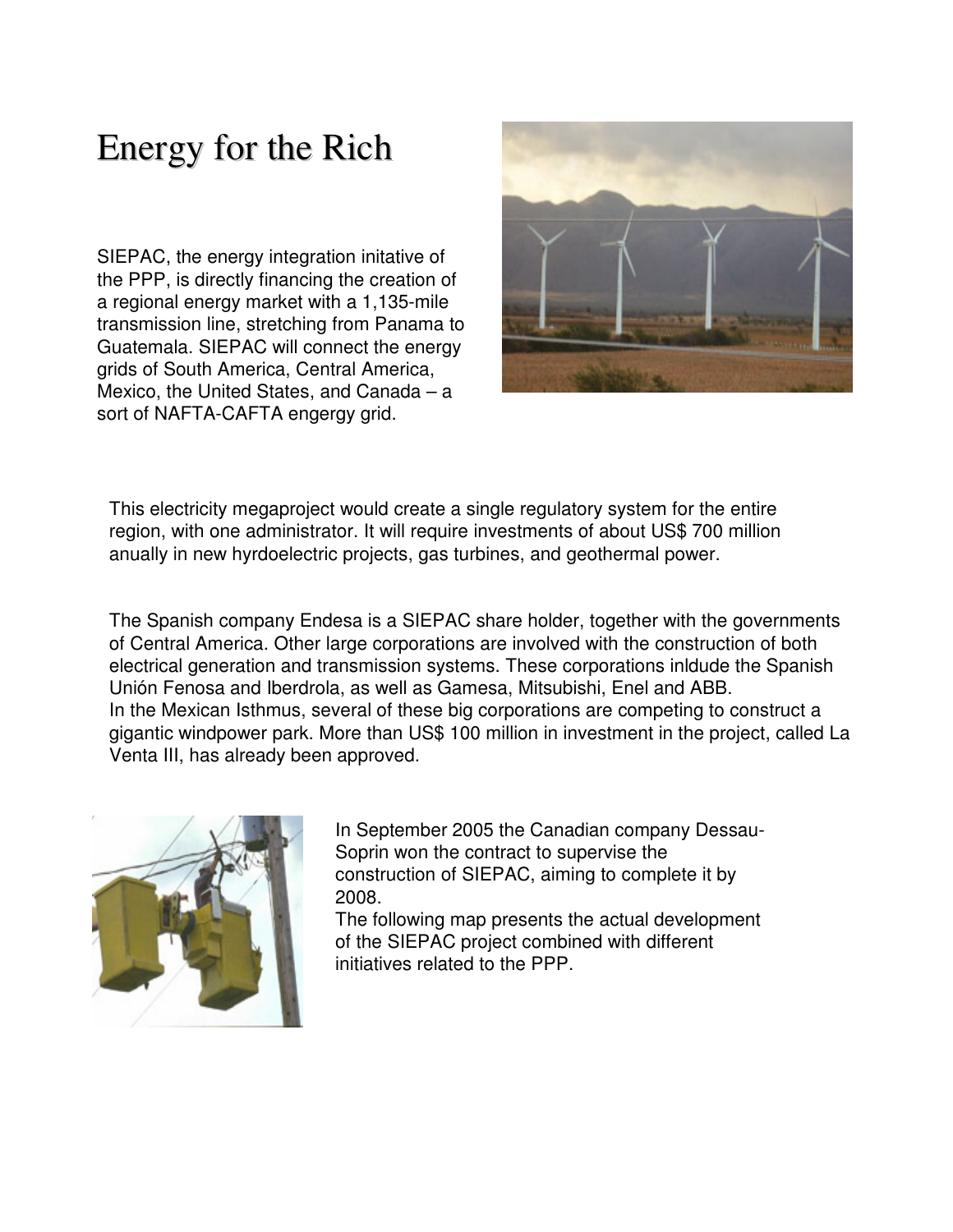#### **Map of PPP Area and Highways**

![](_page_6_Figure_1.jpeg)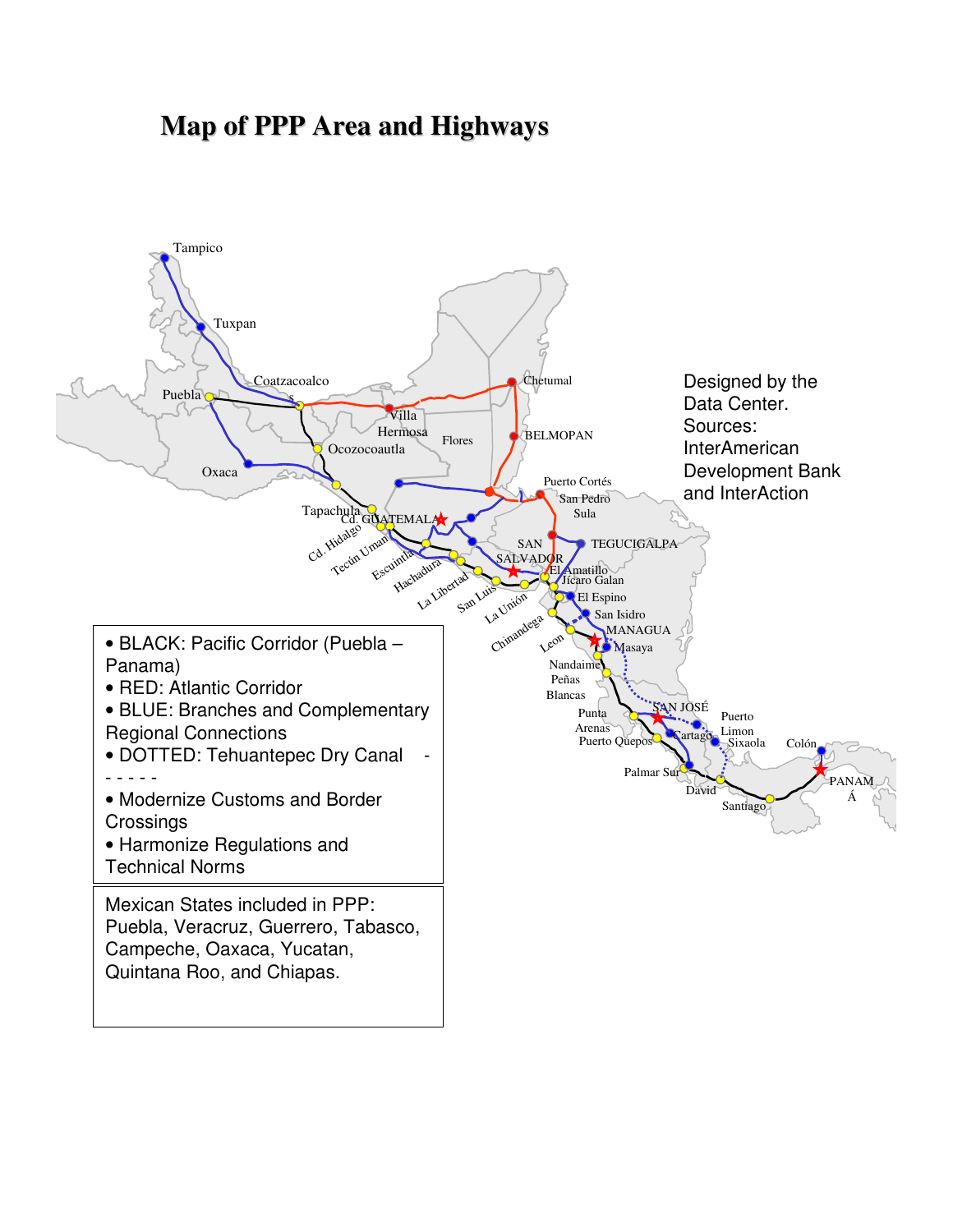#### Honduras & El Salvador: PPP Advances

The construction of the "Anillo Periférico" beltway around San Salvador, El Salvador is part of the PPP. This project is designed to create large-scale infrastructure for the trucking industry in Central America. Begun as a PPP initiative in 2002, opposition to the Beltway led by ACAP (Association of Communities Affected by the Beltway) prompted the IDB to delegate responsibility for the project to CABEI. The IDB has stated publicly that the project is not part of the PPP. It is estimated that in the next 10 years the seven-lane roadway will cost one billion dollars. This money is hoped to be recovered by turning the Beltway into a toll road.

![](_page_7_Picture_2.jpeg)

![](_page_7_Picture_3.jpeg)

Those championing the PPP have also prioritized the construction of inter-oceanic commercial corridors. In Mexico projects being currently underway to modernize two sections of the trans-isthmus highway (between the Gulf of Mexico and the Pacific Ocean). Investments have been approved to modernize access points to the port in Salina Cruz, Oaxaca. The Panama Canal is being widened, while in several Central American countries there are studies and projects underway for dry canals. In the case of Honduras, important advances have been made in the "Atlantic Corridor" that will eventually connect Mexico to Belize, Guatemala, Honduras and El Salvador with a 1,080-mile highway. The Honduran section of the corridor includes the 182-mile CA-5 roadway between the port town Puerto Cortés and the principal centers of Honduran production and consumption: San Pedro Sula, Comayagua and Tegucigalpa.

Many in Honduras are concerned about the impacts of the CA-5 roadway. During the VII Tuxtla Meeting of the Regional Heads of State and the Government of Honduras in June 2005, popular organizations protested the dry canal plan, arguing that it represents the privatization of the National Port Authority of Honduras.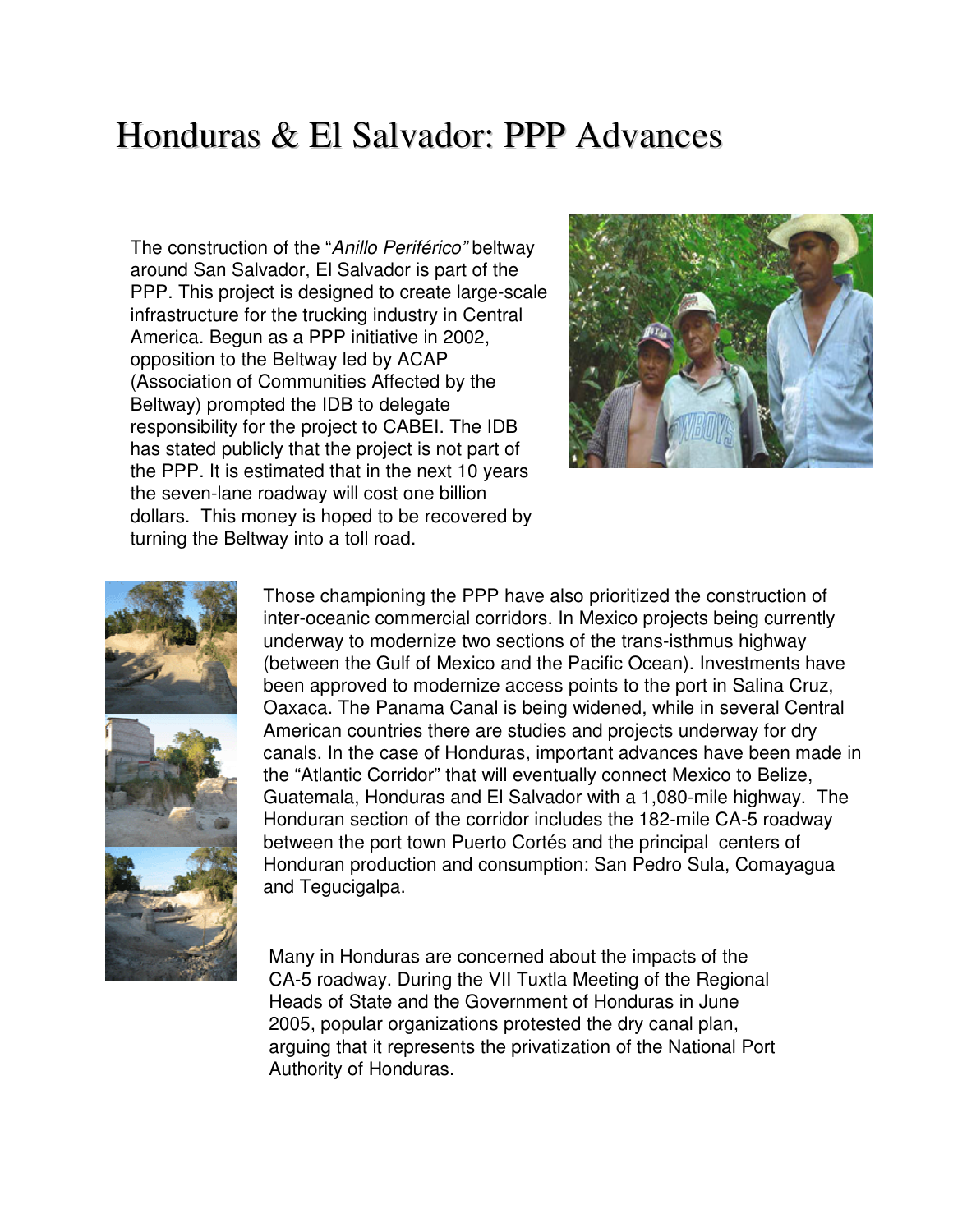### The Invasion Continues

With the examples noted here, we can see how the Mexican and Central American governments, as well as international financial instiutions like the IDB and the CABEI, are imposing the Plan Puebla Panama. Several projects and investments already exist as facts on the ground. Nevertheless, they are still almost invisible to the media and to the public at large, obvious only to the local communities that have suffered through them. Many politicians and progressive intellectuals in the Mesoamerican region claim that the PPP has been destroyed, that it doesn't even exist. This is completely false.

Even as the PPP is advances consistently and silently, it is occasionally quite public. At the IV Meeting of the Trade Ministers of the Americas, in November 2005 in Mar de Plata, Argentina, President Fox anounced that the second phase of the PPP would require an estimated US\$ 7.5 billion in financing. This second phase would be principally focused on energy programs. According to the Minister of Foreign Relations of Mexico, Luis Ernesto Derbez, this phase is the "culmination of the Plan Puebla Panama." According to a press release issued by the regional Heads of State on November 7th 2005 the four primary projects are:

1. The construction of a new refinery to process crude petroleum in Central America.

2. The construction of a [natural gas refinery] to transform liquid gas and the extension of the Central

American gas pipeline.

3. The constructoin of an electricity generation plant in Central America to complete the interconnection with

Guatemala.

4. The revision of the San Jose Pact (under which Mexico and Venezuela supply petroleum to 12 countries under favorable terms), in which Mexico would help the members of SICA (System of Central American Integration) with the impacts of high energy prices.

On December 13, 2005 the heads of state of Belize, Colombia, Costa Rica, El Salvador, Guatemala, Honduras, Mexico, Nicaragua, Panama and the Dominican Republic met in Cancun, Mexico to approve the Mesoamerican Energy Initiative of the PPP. At this meeting they agreed advance the discussion and evaluation of the proposed projects. They will meet in May 2006 to analyze advances and to ratify the second phase of the PPP.